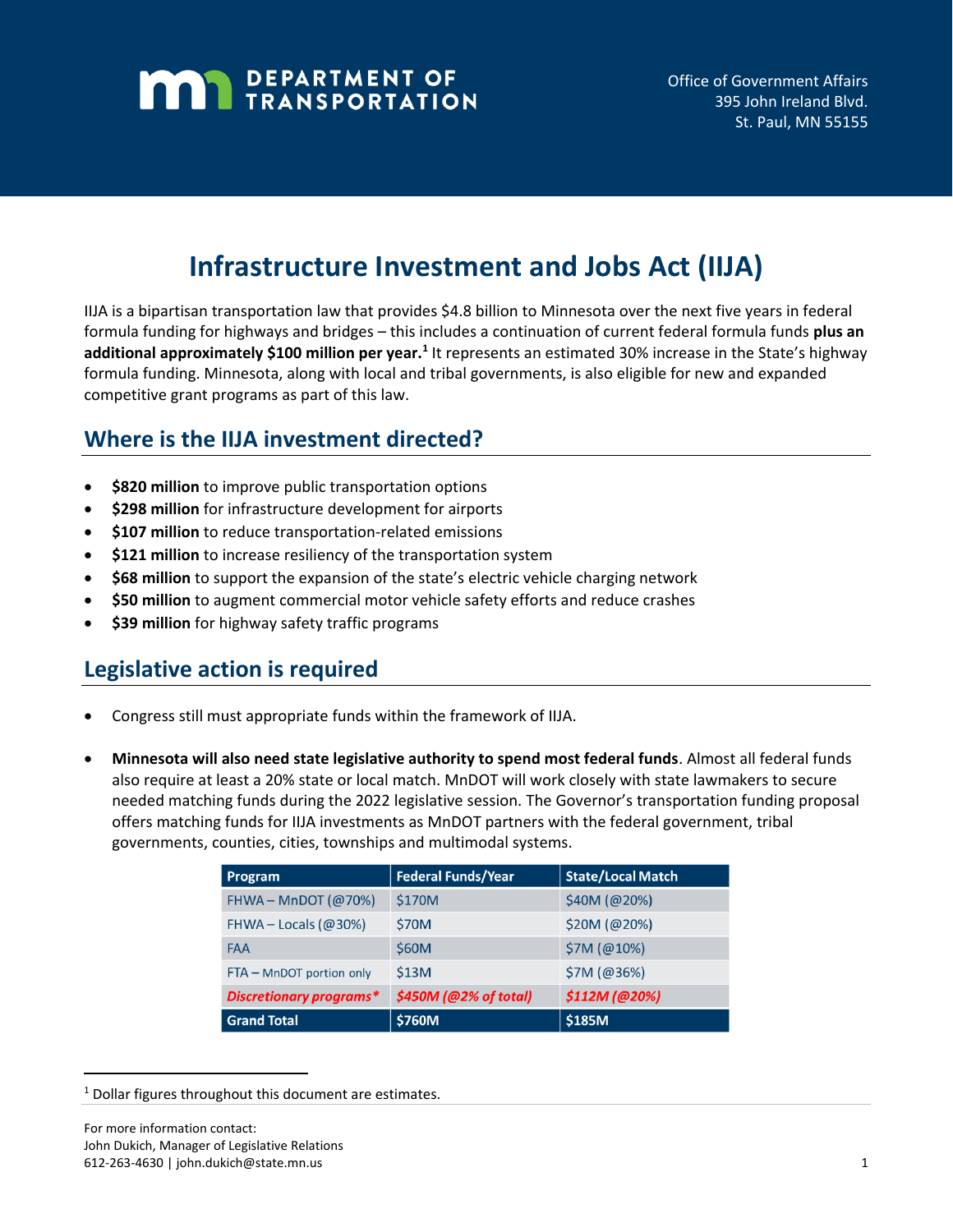## **What is included in IIJA?**

#### **Highways and Bridges**

- **Bridges:** New \$300 million for Minnesota bridges:
	- $\circ$  15% per state set-aside at 100% federal share for bridges off the federal-aid system.
- **Highway safety**: Minnesota will receive an estimated \$302 million to improve driver behavior and reduce deaths and injuries from motor vehicle-related crashes.
- **New Carbon Reduction Program**: Estimated to provide \$107 million for Minnesota over five years in addition to new grant programs.
	- $\circ$  New carbon reduction program to reduce transportation greenhouse gas emissions 65%. States must develop a carbon reduction strategy within two years.
- **New climate resiliency formula program called PROTECT**: Estimated to provide \$121 million for Minnesota over five years. This section also contains grant programs.
	- o **Healthy Street Program**: Grants for cool and porous pavements, expanding tree cover, mitigating urban heat islands, improving air quality, reducing the extent of impervious surfaces, storm water runoff and flood risks, and heat impacts.
	- o **Reconnecting Communities Program**: Planning grants up to \$2 million and capital construction grants up to \$5 million to redress historic inequities.
- **EV charging infrastructure**: New \$13.6 million per year (\$68 million total for Minnesota) EV charging infrastructure formula program.
	- $\circ$  Eligible uses include EV charging infrastructure acquisition, installation, operation, maintenance, and data sharing.
	- o State DOT plans required on use of funding for each fiscal year 2022 to 2026; if actions are not taken, funds could be reallocated to localities and other states.

#### **Mass Transit**

- \$820 million for Minnesota in formula transit funding:
	- o Public transit formula-supported funding grows by 31%.
	- $\circ$  These resources can be used for programs such as bus grants and capital and station improvements.

#### **Passenger Rail**

- Substantially increases passenger rail funding by providing \$66 billion (nationally) for Amtrak, grant programs, federal-state partnerships, and rail crossing elimination.
- Minnesota will be eligible to compete for \$5 billion for rail improvement and safety grants and \$3 billion for grade crossing safety improvements.

#### **Freight**

- The National Freight Strategic Plan is updated to include best practices for reducing environmental impacts, potential impacts of the freight system on rural and historically disadvantaged communities, and strategies for decarbonization.
- States can increase the amount of their mileage on the National Multimodal Freight Network.